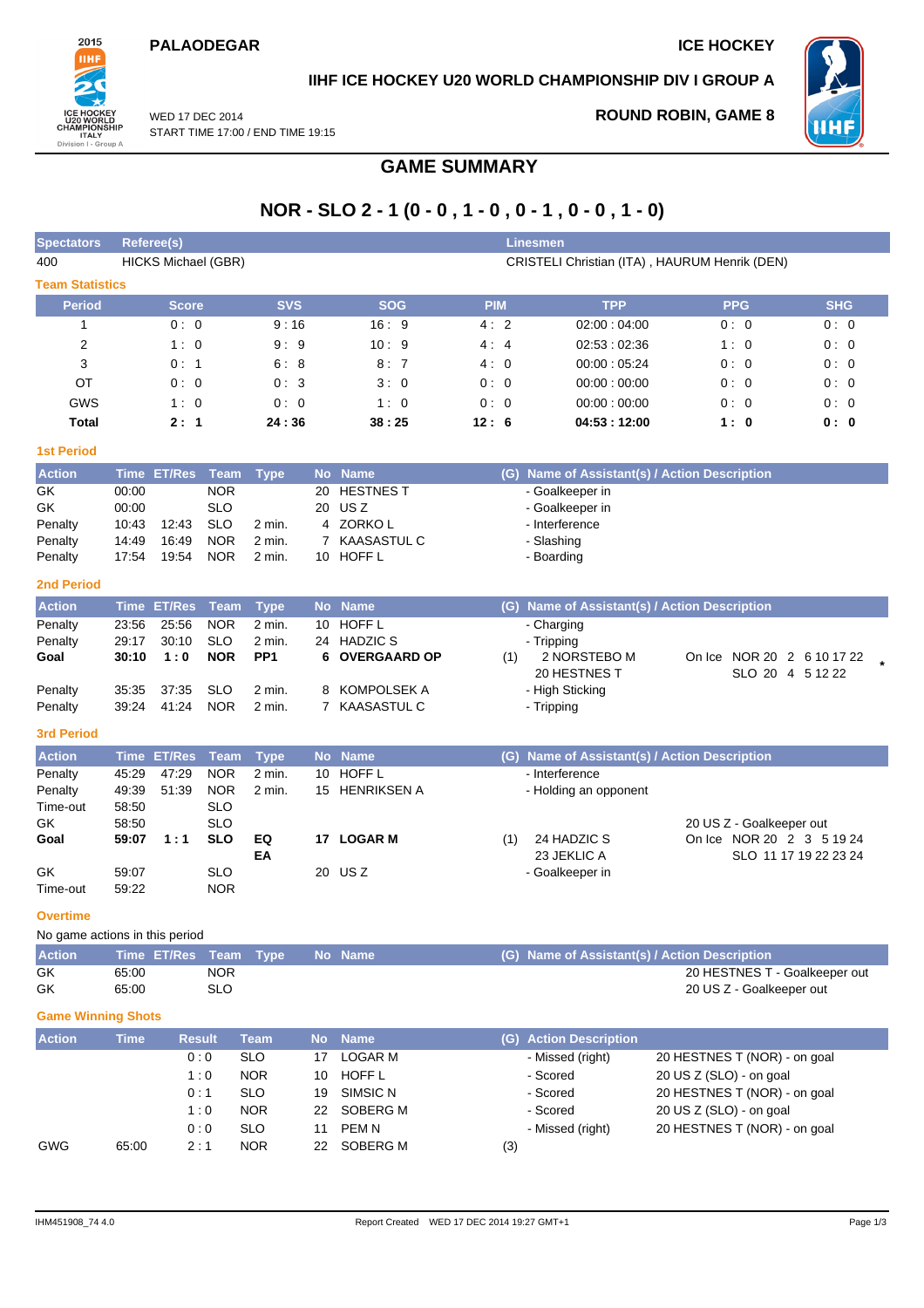## **PALAODEGAR ICE HOCKEY**

WED 17 DEC 2014

START TIME 17:00 / END TIME 19:15



## **IIHF ICE HOCKEY U20 WORLD CHAMPIONSHIP DIV I GROUP A**



**ROUND ROBIN, GAME 8**

#### **Goalkeeper Records**

#### **Team : NOR - Norway Team : SLO - Slovenia**

| No Name                   | SOG | <b>SVS</b> | <b>MIP</b> | No Name        | <b>SOG</b> | <b>SVS</b> | <b>MIP</b> |
|---------------------------|-----|------------|------------|----------------|------------|------------|------------|
| 20 HESTNES Theodor        | 25  | 24         | 65:00      | 20 US Zan      | 38         | 36         | 64:43      |
| <b>GRONSTRAND Fredrik</b> |     |            |            | 25 TRELC Tomaz |            |            |            |

#### **Game Statistics**

| Team: NOR (red)      |                                |              |          |             |            |                |                |                |        |    |                      |             |                |                |       |
|----------------------|--------------------------------|--------------|----------|-------------|------------|----------------|----------------|----------------|--------|----|----------------------|-------------|----------------|----------------|-------|
|                      | Head Coach: NILSEN Sjur Robert |              |          |             |            |                |                |                |        |    | <b>Shots on Goal</b> |             |                |                |       |
| <b>No Pos</b>        | <b>Name</b>                    | G            | A        | P           | <b>PIM</b> | $FO+$          | FO-            | $FO+/-$        | FO%    |    | $\overline{2}$       | 3           | <b>OT</b>      | <b>TS</b>      | $+/-$ |
| 3 D                  | <b>NIPE Jesper</b>             | 0            | $\Omega$ | $\Omega$    | $\Omega$   | 0              | 0              | 0              | 0.00   | 1  | 0                    | 0           | $\Omega$       | 1              | $-1$  |
| 5 D                  | <b>KLAVESTAD Andreas</b>       | 0            | 0        | 0           | 0          | 0              | 0              | 0              | 0.00   | 1  |                      | 0           | 0              | $\overline{2}$ | $-1$  |
| 10 F                 | HOFF Ludvig +C                 | 0            | 0        | $\Omega$    | 6          |                | 3              | 4              | 70.00  | 2  |                      |             | 0              | 4              | 0     |
| 17 F                 | <b>GRONSTAD Petter</b>         | 0            | 0        | 0           | 0          | 0              | $\mathbf 0$    | 0              | 0.00   | 0  | 0                    | 0           | 0              | 0              | 0     |
| 22 F                 | <b>SOBERG Markus</b>           |              | $\Omega$ |             | $\Omega$   | 1              | $\Omega$       | 1              | 100.00 | 4  | $\Omega$             | 1           | $\overline{2}$ | $\overline{7}$ | 0     |
| 4 D                  | <b>BULL Christian</b>          | 0            | 0        | 0           | 0          | 0              | 0              | 0              | 0.00   | 1  |                      |             | 0              | 3              | 0     |
| F<br>6               | <b>OVERGAARD Ole Petter</b>    |              | 0        |             | 0          | 6              | 7              | -1             | 46.15  | 1  | 2                    | 1           | 0              | 4              | 0     |
| D<br>12 <sup>2</sup> | <b>HAUGEN Magnus</b>           | 0            | 0        | 0           | 0          | 0              | $\Omega$       | 0              | 0.00   | 0  |                      | $\mathbf 0$ | 0              |                | 0     |
| F<br>19              | <b>RONNILD Martin</b>          | 0            | $\Omega$ | $\Omega$    | $\Omega$   | 0              | $\Omega$       | $\Omega$       | 0.00   | 2  |                      | $\Omega$    | 1              | 4              | $-1$  |
| 24 F                 | <b>OLSEN Thomas</b>            | 0            | 0        | 0           | 0          | 1              |                | 0              | 50.00  | 0  | 0                    | $\mathbf 0$ | 0              | 0              | $-1$  |
| 2 D                  | NORSTEBO Mattias +A            | 0            | 1        | 1           | 0          | 0              | 0              | 0              | 0.00   | 1  | 1                    | 1           | 0              | 3              | $-1$  |
| D<br>8               | <b>SATERAAS Emil</b>           | 0            | 0        | $\Omega$    | 0          | 0              | $\mathbf 0$    | $\Omega$       | 0.00   | 1  |                      | 0           | 0              | $\overline{2}$ | 0     |
| $\mathsf{F}$<br>9    | <b>HENRIKSEN Mats</b>          | 0            | $\Omega$ | $\Omega$    | $\Omega$   | $\overline{2}$ | 2              | 0              | 50.00  | 0  | $\Omega$             | $\Omega$    | 0              | 0              | 0     |
| F<br>14              | MEDHUS Henrik +A               | 0            | 0        | 0           | 0          | $\mathbf 0$    | $\overline{2}$ | $-2$           | 0.00   | 1  | 0                    |             | 0              | $\overline{2}$ | 0     |
| 23 F                 | <b>STORMLI Hakon imset</b>     | 0            | $\Omega$ | $\Omega$    | $\Omega$   | $\mathbf 0$    |                | $-1$           | 0.00   | 1  | $\Omega$             | $\Omega$    | 1              | $\overline{2}$ | 0     |
| 7 D                  | <b>KAASASTUL Christian</b>     | 0            | 0        | 0           | 4          | 0              | $\mathbf 0$    | 0              | 0.00   | 0  | 0                    | 0           | 0              | 0              | 0     |
| 11 F                 | <b>KARLSEN Christoffer</b>     | 0            | 0        | $\mathbf 0$ | 0          | $\mathbf 0$    | $\mathbf 0$    | 0              | 0.00   | 0  | 0                    | $\mathbf 0$ | $\mathbf 0$    | 0              | 0     |
| F<br>13              | <b>HENRIKSEN Magnus</b>        | 0            | 0        | $\Omega$    | 0          | 3              |                | $\overline{2}$ | 75.00  | 0  |                      |             | 0              | $\overline{2}$ | 0     |
| $\mathsf{F}$<br>15   | <b>HENRIKSEN Anders</b>        | 0            | $\Omega$ | $\Omega$    | 2          | 0              | 0              | $\Omega$       | 0.00   | 0  | 0                    |             | 0              | 1              | 0     |
| 21 F                 | <b>OLSEN Colin</b>             | 0            | $\Omega$ | $\Omega$    | $\Omega$   | $\overline{2}$ |                | 1              | 66.67  | 0  | $\Omega$             | 0           | $\Omega$       | $\mathbf 0$    | 0     |
| 1 GK                 | <b>GRONSTRAND Fredrik</b>      | 0            | 0        | 0           | 0          |                |                |                |        | 0  | 0                    | 0           | 0              | 0              |       |
| 20 GK                | <b>HESTNES Theodor (BP)</b>    | 0            |          |             | 0          |                |                |                |        | 0  | $\mathbf 0$          | 0           | 0              | 0              |       |
| Total                |                                | $\mathbf{2}$ | 2        | 4           | 12         | 22             | 18             | 4              | 55.00  | 16 | 10                   | 8           | 4              | 38             |       |

| Team: SLO (white) |  |
|-------------------|--|
|-------------------|--|

|                    | Head Coach: DRINOVEC Gorazd |          |          |          |                |                         |                |                |        |              | <b>Shots on Goal</b> |                |           |                |             |
|--------------------|-----------------------------|----------|----------|----------|----------------|-------------------------|----------------|----------------|--------|--------------|----------------------|----------------|-----------|----------------|-------------|
| <b>No Pos</b>      | <b>Name</b>                 | G        | А        | P        | <b>PIM</b>     | $FO+$                   | FO-            | $FO+/-$        | FO%    |              | $\overline{2}$       | 3 <sup>1</sup> | <b>OT</b> | <b>TS</b>      | $+/-$       |
| 5 D                | <b>CEPON Kristjan</b>       | 0        | 0        | 0        | 0              | 0                       | 0              | 0              | 0.00   | 1            | 0                    | 0              | 0         |                | 0           |
| $\mathsf{F}$<br>6  | <b>KALAN Tilen</b>          | 0        | 0        | 0        | 0              | $\mathbf 0$             | 0              | 0              | 0.00   | 0            |                      | 0              | 0         |                | 0           |
| 11 F               | PEM Nik +C (BP)             | 0        | 0        | 0        | 0              | 9                       | 5              | $\overline{4}$ | 64.29  |              | 0                    | 0              | 0         | 1              | $+1$        |
| D<br>23            | <b>JEKLIC Ales</b>          | 0        |          |          | $\Omega$       | $\Omega$                | 0              | $\Omega$       | 0.00   | $\Omega$     | $\Omega$             | $\Omega$       | 0         | $\Omega$       | $+1$        |
| 24 F               | <b>HADZIC Sebastjan</b>     | 0        |          |          | $\overline{2}$ | 0                       |                | -1             | 0.00   | 0            | 0                    | 0              | 0         | 0              | $+1$        |
| 7 D                | <b>KRAIGHER Luka</b>        | 0        | 0        | 0        | 0              | 0                       | 0              | 0              | 0.00   | 1            | 3                    | 0              | 0         | 4              | 0           |
| 16 F               | <b>OGRAJENSEK Tim</b>       | 0        | $\Omega$ | $\Omega$ | $\mathbf 0$    | $\overline{\mathbf{c}}$ |                | 1              | 66.67  | 0            | $\mathbf 0$          | $\mathbf 0$    | 0         | $\mathbf 0$    | $\mathbf 0$ |
| D<br>17            | LOGAR Miha $+A$             |          | 0        |          | 0              | $\mathbf 0$             | 0              | 0              | 0.00   | $\mathbf{1}$ |                      |                | 0         | 3              | $+1$        |
| $\mathsf{F}$<br>19 | <b>SIMSIC Nik</b>           | 0        | 0        | $\Omega$ | 0              | 3                       | 8              | $-5$           | 27.27  | 0            | 0                    | 2              | 0         | $\mathbf 2$    | $+1$        |
| 22 F               | JEZOVSEK Zan                | 0        | 0        | 0        | 0              | $\mathbf 0$             |                | -1             | 0.00   | 4            | $\overline{2}$       | $\overline{2}$ | 0         | 8              | $+1$        |
| 4 D                | <b>ZORKO Luka</b>           | 0        | 0        | 0        | 2              | 0                       | $\mathbf 0$    | 0              | 0.00   | 0            | $\mathbf 0$          |                | 0         | 1              | $\mathbf 0$ |
| D<br>8             | <b>KOMPOLSEK Andraz</b>     | 0        | 0        | 0        | 2              | 0                       | 0              | 0              | 0.00   | 0            | 0                    | $\mathbf 0$    | 0         | 0              | 0           |
| F<br>9             | GROSELJ Sebastjan           | 0        | $\Omega$ | 0        | $\Omega$       | 0                       | $\Omega$       | $\Omega$       | 0.00   | 0            | $\mathbf 0$          | $\Omega$       | 0         | $\Omega$       | 0           |
| F<br>12            | <b>UNUK Nik</b>             | 0        | 0        | 0        | 0              | 0                       | 0              | 0              | 0.00   | 1            | 0                    | 0              | 0         | 1              | 0           |
| 18 F               | VINCEC Luka +A              | 0        | 0        | $\Omega$ | $\Omega$       | $\mathbf 0$             | $\overline{2}$ | $-2$           | 0.00   | 0            | 0                    | $\Omega$       | 0         | 0              | $\mathbf 0$ |
| 10 D               | LAMPIC Jan                  | 0        | 0        | 0        | 0              | 0                       | 0              | 0              | 0.00   | 0            | 0                    | 0              | 0         | 0              | 0           |
| $\mathsf F$<br>13  | <b>JEKLIC Matic</b>         | 0        | 0        | 0        | 0              |                         | 0              | 1              | 100.00 | 0            | $\overline{2}$       | 0              | 0         | $\overline{2}$ | 0           |
| 14 F               | <b>GLAVIC Gasper</b>        | 0        | 0        | $\Omega$ | $\mathbf 0$    | 0                       | 0              | 0              | 0.00   | 0            | $\mathbf 0$          | $\Omega$       | 0         | 0              | 0           |
| $\mathsf{F}$<br>15 | <b>MAVER Luka</b>           | 0        | 0        | $\Omega$ | $\mathbf 0$    | 3                       | 4              | -1             | 42.86  | 0            | $\mathbf 0$          |                | 0         | 1              | $\mathbf 0$ |
| 21 F               | POTOCNIK Kristof            | $\Omega$ | 0        | $\Omega$ | $\Omega$       | $\mathbf 0$             | $\Omega$       | $\Omega$       | 0.00   | 0            | $\Omega$             | $\mathbf 0$    | 0         | 0              | $\mathbf 0$ |
| GK<br>20           | US Zan                      | 0        | 0        | 0        | 0              |                         |                |                |        | 0            | 0                    | 0              | 0         | 0              |             |
| 25 GK              | <b>TRELC Tomaz</b>          | 0        | 0        | $\Omega$ | $\mathbf 0$    |                         |                |                |        | 0            | $\Omega$             | $\Omega$       | 0         | 0              |             |